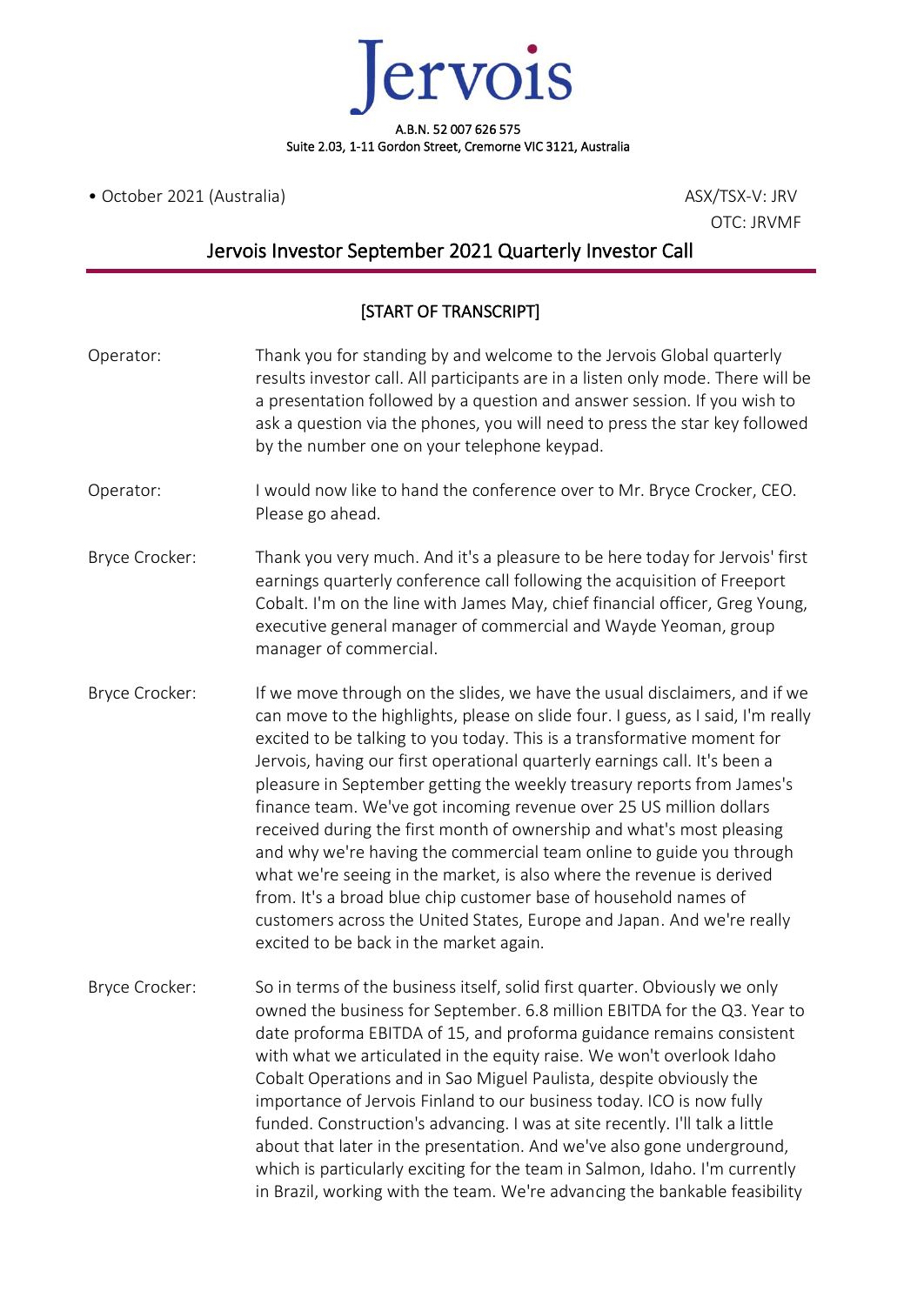study here in Sao Paulo at Sao Miguel Paulista, and also touch on that later on.

- Bryce Crocker: And I guess just on the corporate side, you've seen the announcement this morning with the 75 US material standby working capital facility, that again, James will touch on. He'll touch on the other financial aspects in the presentation, but a pretty significant quarter, just given where we came from. 235 US equity raise, 100 US ICO, senior secured bond, currently undrawn. That will change, obviously, as we move through construction. And we ended the quarter with 31.2 US in cash, and that excludes the escrowed ICO bond [inaudible].
- Bryce Crocker: Next slide, please. We'll move on to Jervois Finland. I'll now pass over to Wayde Yeoman who many of you who did come in on the equity raise, would recall from the time when we were acquiring Freeport Cobalt. Over to you, Wayde.
- Wayde Yeoman: Thanks Bryce. And as you said, it's a pleasure to be able to report actual results from an operating company, after one month of ownership for Jervois. Sales and business continues at what was Freeport Cobalt. That's been rebranded Jervois Finland, meeting in line with our expectations, a good strong third quarter. While we only owned the business during September we've reported the third quarter proforma results, 76.9 million in sales and 1,415 tonnes, which is our strongest quarter of the year, based on the improved cobalt pricing during the quarter and good strong sales volumes. That brings the year to date revenue to nearly 200 million and sales volume, nearly 4,000 tonnes. As Bryce mentioned, it's an ongoing business with sales to a broad portfolio of customers across all geographies, and some of the data for the geographies in the segments is here on the slide.
- Wayde Yeoman: If we want to go to the next slide, we have a little bit more detail on the different segments that we supply into. The business analyses the sales into three different segments, CCC or chemicals, catalyst and ceramics, powder metallurgy, and the battery segments. CCC are the stronger legacy type businesses that cobalt's been used in, like pigments and catalysts and other chemical applications. And sales for the quarter where on year to date, are strong across all of those applications. After COVID things have started to recover during 2021, and we expect 2022 to continue to be strong in all those segments. The powder metallurgy sections, more manufacturing and GDP type industries, aerospace, automotive, things like that. We are starting to see some recovery in the aerospace industry. Automotive is less certain. I think everyone's heard of the semiconductor shortage. So that continued to impact a bit of the business in the automotive.

Wayde Yeoman: Mining's been strong associated with the robust commodity situation in the world. And we look modest growth in '22 against all these end use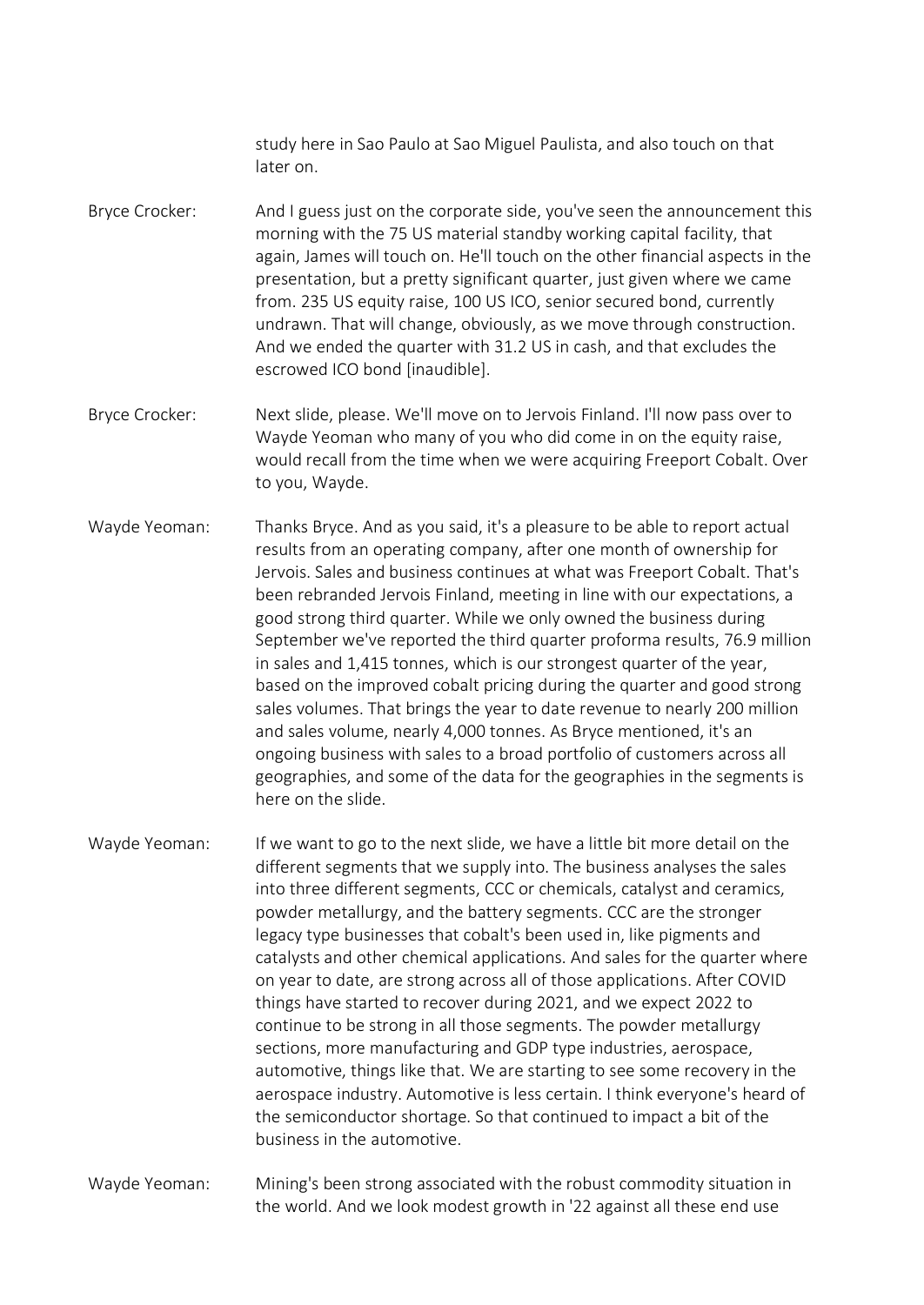markets. In the battery market, everyone's aware of the steep demand curve for electric vehicle EV batteries, and we see that continuing to grow. Cobalt chemicals used in these batteries are in high demand. Prices for all the components in these batteries are rising, lithium, cobalt, nickel, manganese, and the battery chemistries are shifting, but the cobalt demand still continues to be very strong. We see a big demand for cobalt sulphate, which is one of the downstream chemicals produced by the Jervois Finland business. And that leads me just into a little bit of a update on the overall cobalt market.

- Wayde Yeoman: Cobalt prices have continuously increased over the past month. Prices today, range around the 27.50 per pound mark. And we see that the supply demand balance is really being driven by a lot of demand for metallic units into the battery sector. And now we're starting to see some uptick in the demand for the metallic units in the melt sector for aerospace and those kind of applications. So we're seeing short term availability, very, very tight in the cobalt market. Some of that's driven by logistics and labour shortages that everyone's well aware of with the container problems and shipping port congestion, and things like that, are driving some of the short term lack of availability. But we see overall demand increasing at such a rate that the markets look strong and tight going forward as well.
- Wayde Yeoman: On the raw material side, going into the cobalt refineries, the cobalt hydroxide coming from the DRC continues to be priced as if that's going to remain tight as well. And so just
- Wayde Yeoman: ... overall market outlook for cobalt is very strong.
- Wayde Yeoman: Excellent. I'll turn that over to James.
- James May: Yeah. Thanks, Wayde. So, just turning to the financial performance of Jervois Finland. Firstly it's worth recapping the real engine room of EBITDA for the Jervois Finland business is it's really spread between the cobalt price as a key driver of revenue and cobalt hydroxide pricing, which is the key import, the key feedstock, which the business buys to transform into those cobalt products. And those feedstock supply is typically priced off a percentage payable of the cobalt metal price. Look on the revenue side you heard from Wayde, we've got some good price momentum. The third quarter, as you can see in the chart, is the strongest of the year to date, underpinned by the price momentum that we spoke about.
- James May: On the cost side, there's really sort of three buckets in terms of the cost structure of this business. There's the cobalt hydroxide feedstock cost that I just referred to. And as we communicated back at the time we did the equity raise, while we do have some contractual protection in the way our supply contracts are structured, you can see on that bottom chart the payroll indicator that's up around the high eighties. It has remained stable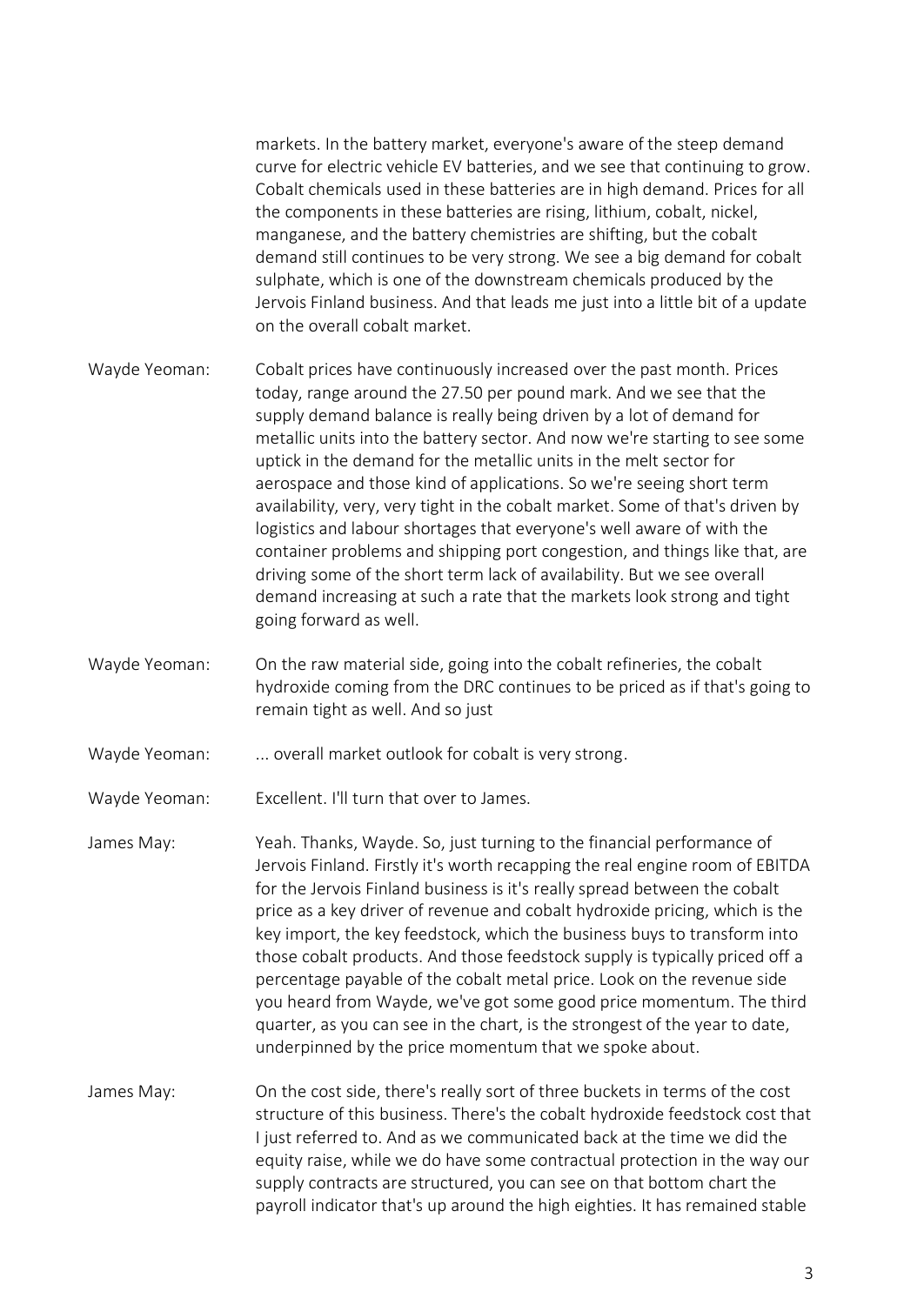but at historically high levels. And so, for the portion of where we do have some market-linked exposure in that supply structure, we are, as Wayde said, participating in a market that is in itself quite tight. In addition, on the cost side, there's then sort of two smaller buckets. There's the towing costs that we pay in cockela, to Unicore to process cobalt hydroxide in their refinery. And then there's the cost associated with transforming those cobalt units that come out of the refinery into the wide number of cobalt products that Wayde referred to.

- James May: And really, we are starting to see a few cost pressures there. Relatively localised, but with something we continue to monitor. It's not out of step with trends we're seeing elsewhere in Europe. It's pressures around electricity costs and certain chemical's reagents, radio function at the wider macro environment as well. So really, the key opportunity for us as a business is to really keep pushing in terms of capturing momentum on the revenue side, through both pricing, and from premium and looking to capture as much margin as possible through offsets in terms of how we manage feedstock arrangements and those operating costs that I just referred to as well.
- James May: The one specific item I would note as well is when you look at just the single month for EBITDA and revenue, which is a single month of ownership post-acquisition, there is a slight quirk to the business model. When you do zoom in on one month, and we're transitioning through, into a higher cobalt price environment. What you do see is an immediate adverse impact to feedstock supply costs, which are priced based on that percentage of the end cobalt price. And we don't really sort of catch up with the corresponding revenue benefit from those higher prices for sometimes one to two months. So, I think putting it all together, you've got that one off-factor that we're seeing in September as we transition to higher prices, but certainly, we think there's cause for optimism about the future. And we also wanted to convey today that when we look at the ever dark gardens for the full year 2021 on a proforma basis, that remains at 20 million US dollars, consistent with what we previously communicated during our equity raise process back in July.
- James May: One final point. Just talking about integration. There has been a significant undertaking within the business. A huge effort both from the team in Finland and the wider management team in Jervois. A number of us were in Finland through early September, really working hard on advancing the integration and the transition of that business, following the acquisition from Freeport on 1 September. And, as part of our growth as an organisation and partly out of necessity, as we assume ownership of an operating business, we are progressing with a systems rollout, including SAP, and the board has just approved 5 million dollars of CapEx over the next 12 months to deliver that programme. So I think it's something that's really exciting in terms of providing a backbone of our operations as we continue to grow into the future. Next slide, please.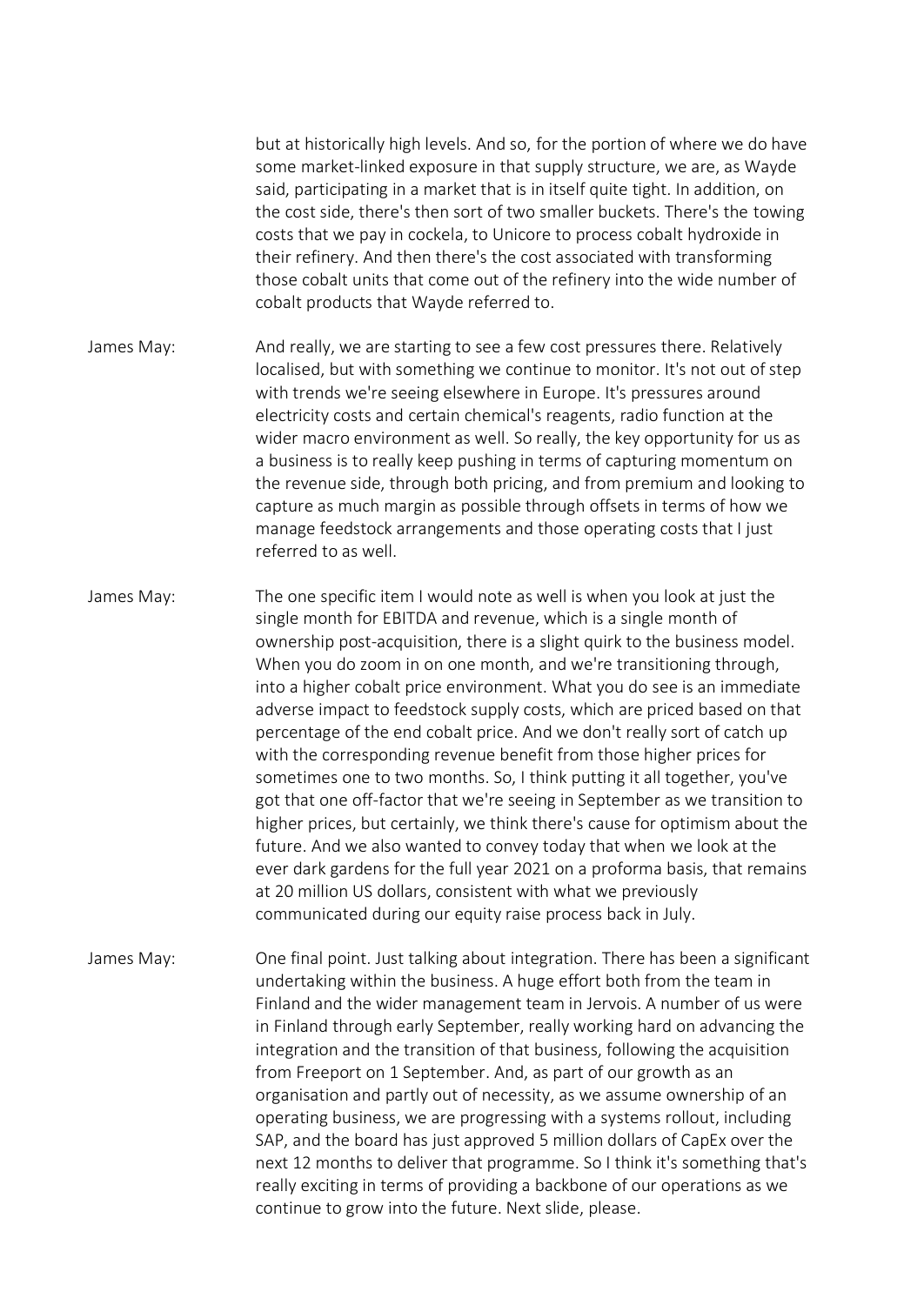- James May: And look, just to touch on working capital. This business is relatively working capital intensive, and there're valid reasons for that. We've got a diverse and specialised product suite. We've got a relatively long outbound supply chain and particularly given the nature of what I just described around how key supply contracts are priced. What happens is that when the cobalt price moves up, so does inventory. Obviously, we ultimately harvest the benefits of higher-margin and higher cash in that higher price environment. But it's on the way to those higher prices, what we do see is a requirement to ensure that we invest in working capital ready to manage our ability to meet the supply of payments and that inventory that's held on the balance sheet at a higher cost. And so what you've seen really through the course of this year is a growth in terms of overall working capital predominantly in line with that price growth.
- James May: We've noted here on the page the cobalt price at the end of last year was around \$15 a pound. That growth in the cobalt price to \$26 at September, and as Wayde referred to, it's even higher today. Obviously, great from a business perspective. We'll begin to harvest the benefits of those high prices. But it does mean we do have this investment requirement in working capital.
- James May: And so, really excited to announce today, and hopefully, everyone's had a chance to see the announcement. We have announced a working capital facility with Mercuria. We'll come on to talk about that later in the presentation. But really, what that does do, a key part of implementing that is really to enable us to have the right sort of financial tools and the right level of flexibility, such that we have the funds available in an appropriate way to continue to manage those fluctuations and working capital as we set ourselves up for long term success.
- James May: I'll pause there and hand back to Bryce to talk about ICO and SMP. Oh. Sorry. We've got a page before that. Wayde, do you want to talk about the next slide?
- Wayde Yeoman: Yeah. Thanks, James. We do want to highlight how important ESG issues are for Jervois and that Jervois Finland is definitely a leader in all aspects of ESG compliance. They are the first cobalt chemical producer that's achieved RMIs conformant downstream facility status following all the OECD guidelines and very engaged with customers on ESG issues. The team at Jervois Global, in conjunction with the team at Jervois Finland, are working diligently on applying the same operational issues to all of our facilities, focusing on
- Wayde Yeoman: Carbon footprint reduction, climate action strategy targets, participating in the TOCANEM "Towards Carbon Neutral Metals" programme with Business Finland. And very importantly, the R and D staff at Jervois Finland is working on a number of projects that are aimed at increasing the amount, the percentage of the business that's involved in the circular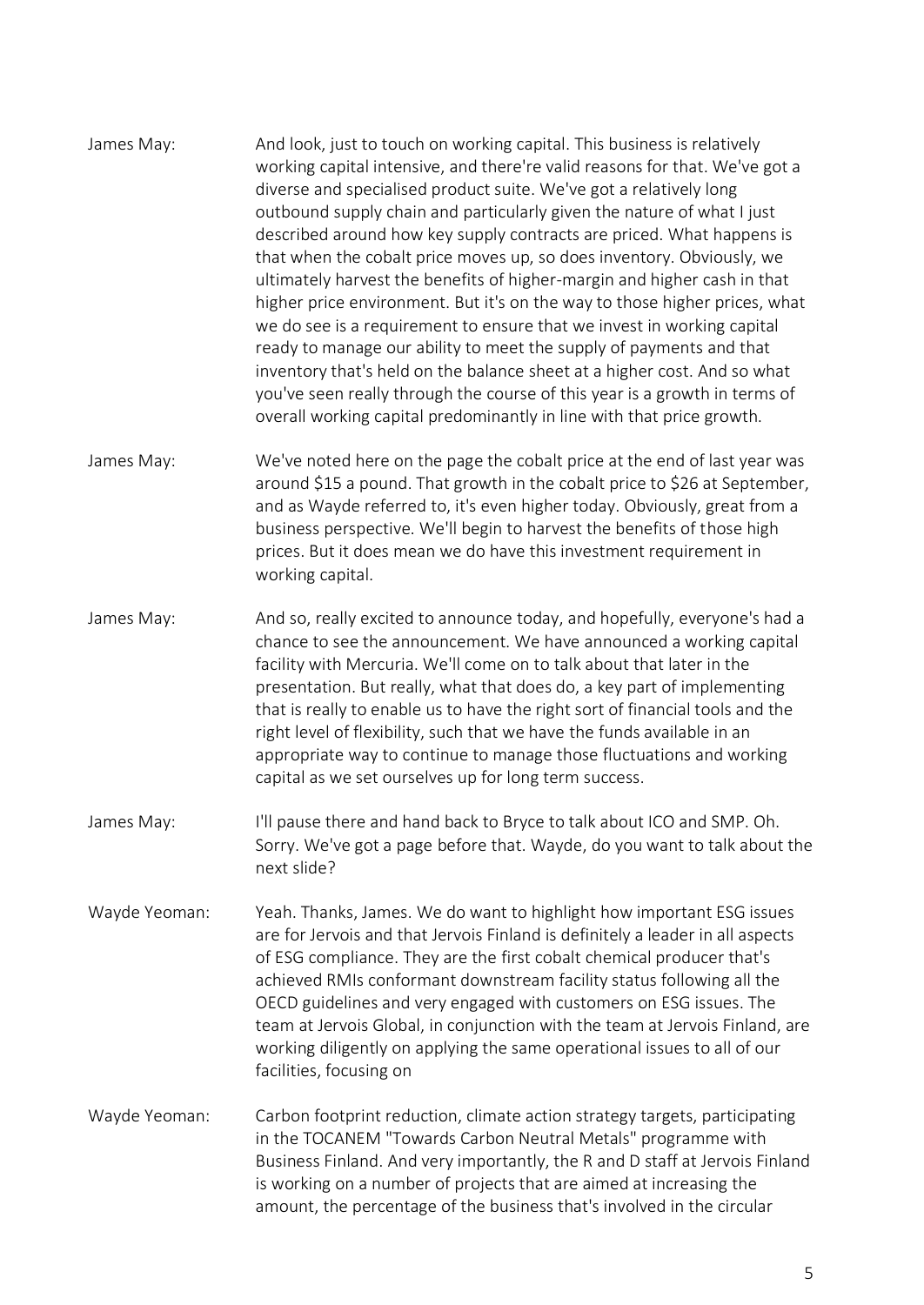economy, recycling spent catalyst and other materials, and working not only at the plant at Jervois Finland but in conjunction with universities and suppliers and customers to make that happen in the future. Recycling's an important part of the business and we look to make that more important in the future. Next slide.

Bryce Crocker: Thanks Wayde. So just back on ICO, Idaho Cobalt Operations and São Miguel Paulista here in Brazil briefly. So as I mentioned, I was at site recently in Idaho, heading back there in a couple of weeks. Construction's proceeding at pace. It's exciting. We've opened the portal and we're currently preparing the site for the winter construction season. Here in Brazil in São Paulo, the study's progressing. We've modified the scope to look to optimise the commercial framework ahead of a 2023 restart and working with Ausenco and the team here in Brazil, to move that along for a 2022 end Q1 study delivery. Move to the next slide for James to close out.

James May: Yeah, thanks. Thanks Bryce. And look, this is an overview of our cash reconciliation for the quarter and I won't dwell on all of it. It largely sort of speaks for itself, really sort of dominated by three key activities in the quarter or key sources and uses of the cash.

- James May: Firstly, to call out the CapEx at ICO. So we've continued it obviously to progress at pace as Bryce has referred to. And we spent almost \$8 million U.S. on CapEx progressing delivery of the ICO project through the third quarter.
- James May: Secondly, and sort of dominating the chart that you see on the page, we had a significant equity raise and really a dominant feature of sort of early third quarter period was the funds and the consequence sort of outflow to acquire and secure the acquisition which we closed on 1 September.
- James May: And thirdly and finally, just to mention, you'll see on the chart there as well, under the ICO bond structure, so the \$100 million U.S. Senior Secure Bond that we issued to fund ICO, you'll see that sort of \$15.5 million U.S. in the bar chart as well. That's money that remains ours, but under the terms of the bond, we had to put that into the ring fence sort of structure that we get back as we draw down or reserve for future interest payments in accordance with the bond terms that we agreed back in July.
- James May: So just to sort of pivot to really the right hand side of this page, the three really transformational financing initiatives that have been significant milestones in the company's history.

James May: The equity raise, I won't dwell on it, I've referenced it a number of times and hopefully familiar to most on this call, but really significant in terms of how it transformed the company.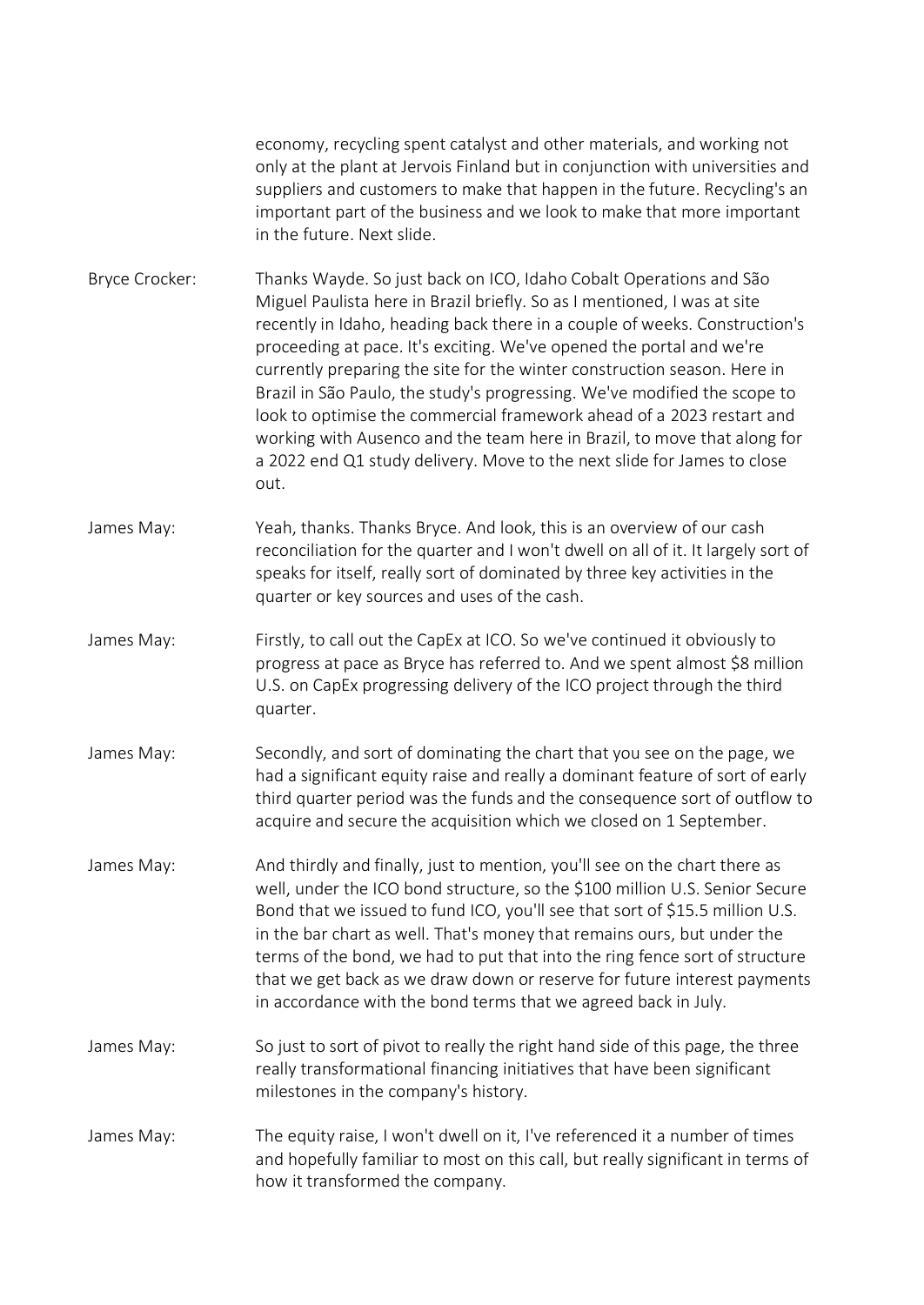- James May: In terms of debt financing, as I've just alluded to, we are expecting to meet our first drawdown of the Senior Secure Bond later in Q4, as we work through the pre drawdown requirements including the requisite expenditure and other milestones that we anticipate heading through the course of the coming weeks.
- James May: And then sort of most importantly, I think in terms of the news that's sort of fresh out today, the Mercuria facility. So initially it's a \$75 million facility. It's secured against the Jervois Finland assets. What it's really designed for is for us to borrow up to \$75 million, the lower of \$75 million or 80% of the collateral that sits in the Jervois Finland business that we've defined according to eligible inventory and receivables. And what that enables us to do is, as the working capital sort of rises and falls is to match that with proceeds that we'll have available from the loan. And indeed it enables us to over time, if we wish to, recycle a portion of those proceeds to upstream outside of Jervois Finland for use elsewhere in the group. So it really is across all dimensions providing significant flexibility for us. I think it's testament to how we've taken a good strike forward with Mercuria, further to our previously announced MOU with Mercuria some months ago.
- James May: And look, probably just to sort of round that out, when we talk about sort of flexibility, you know, this could just be the first phase. We have agreed a mechanism within that facility that could increase it all the way to \$150 million limit in due course, subject to completing a set of further requirements with Mercuria and obviously subject to the collateral and the assets that we can secure that against in Jervois Finland. So I think just wrapping it up, on the corporate side, it's really all about delivering the finance to deliver our business plans and really providing us with that strength and flexibility to continue to strive forward as an organisation. Bryce, back over to you.
- Bryce Crocker: Thanks James. We don't have a closing slide, but I guess I'd just note that given Wayde mentioned that we're currently sitting around \$27.50 a pound in terms of cobalt, and we don't provide forecasts, but certainly from what we're seeing in the physical markets into Q4 and until 2022 contract rating season is underway, we're positive, quietly positive.
- Bryce Crocker: And I guess what I would say is obviously first month of ownership and partnership with our new colleagues in Jervois Finland, it's the middle of the night hence the team that you've got on the call now. Sometimes when you buy a business and you look under the hood, it's not quite what you expect. This hood's good. We've been there the first month, I've spent a number of weeks in Finland, and again, heading back there shortly. And we're really excited about a business of the calibre of Jervois Finland on board, and really excited about what the future is going to bring for us. And it's nice to have a tailwind in the context of the broader commodity market, specifically as it pertains to how cobalt looks as though it's playing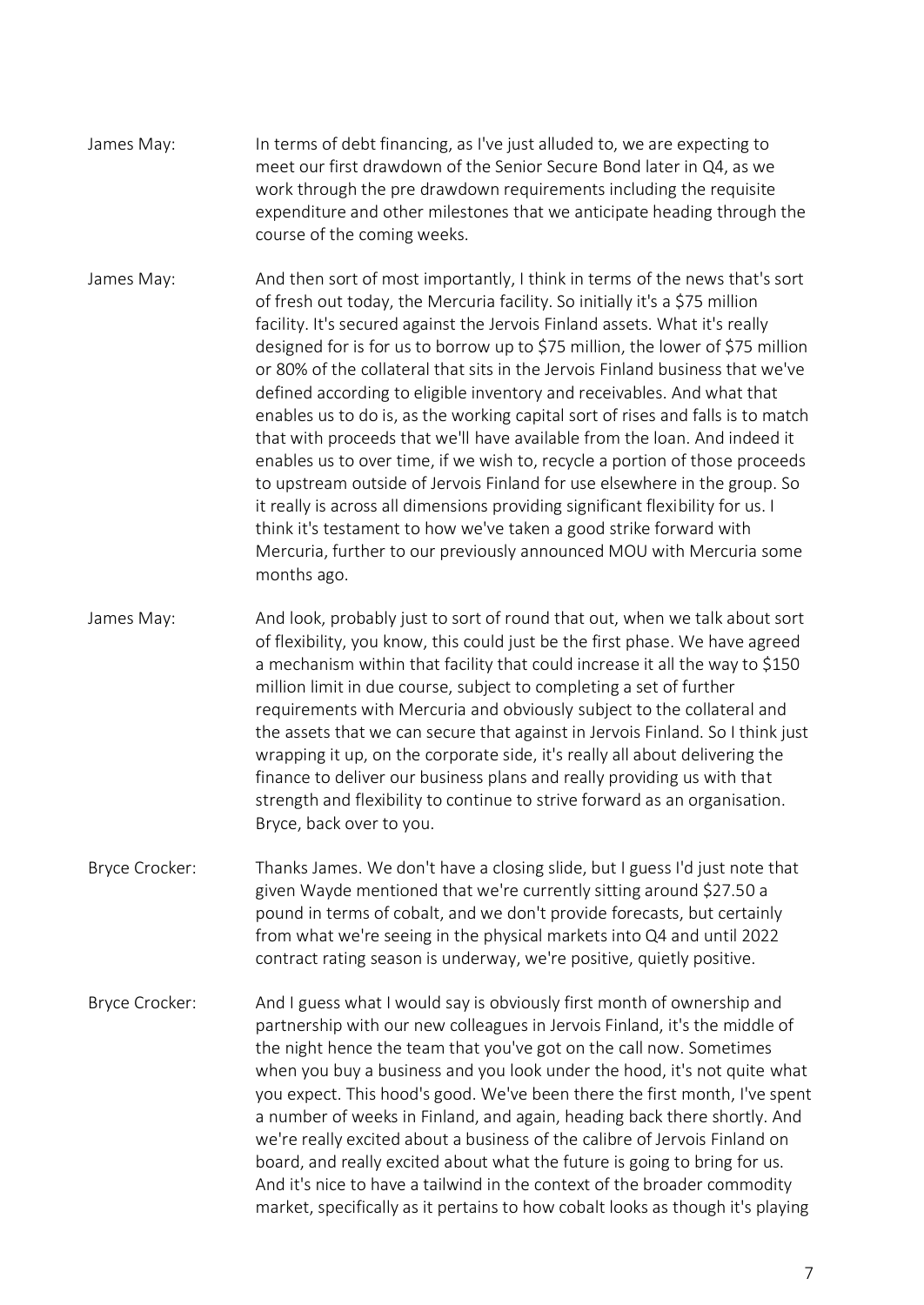out coming into the next calendar year. So I'll close there and open and see if there are any questions, operator, please. Operator: Thank you. If you wish to ask a question, you will need to press the star key followed by the number one on your telephone keypad. Your first question comes from Andrew Hines of Shaw and Partners. Please go ahead. Andrew Hines: Yeah, thanks guys. And welcome to the world of cash producing companies. It's a big day for Jervois. I guess though with that, Bryce, comes scrutiny on the cash flows and the numbers. And I must say I'm a little surprised that the number in September was as low as it was and I guess James has talked about Andrew Hines: ... but more around the guidance for the full year. I think when the 20 million EBITDA pro-forma guidance was given out, it was on the basis of a \$20-a-pound cobalt price, and as you point out, with the cobalt now at \$27.50 you're still sort of essentially guiding us to a five million EBITDA number for the December quarter. Just, to me that looks a little low compared to what we might have expected. I'm just wondering if you can talk to that. Bryce Crocker: I think there's a greater or equal than next to the 20, and so I think that's an important aspect to consider. I guess the way that I'm looking at that, how we set ourselves up in equity markets, Andrew, is that we're conservative in how we run the business and we're certainly conservative in how we manage and guide expectations now. Obviously we saw the impact in September. There is a lag, the way the prices feed through. And what I would say is, we're confident that the 20 million guidance that we haven't updated... So it's less a... We're not updating previous guidance. It remains intact, and we're confident that that will be achieved. Andrew Hines: Yeah. Sure. I obviously don't want to make a big deal out of the first month, but looking for some good numbers coming through. And I agree with you, I think the outlook looks really positive. Andrew Hines: A question for James on the financing. With the SMP refinery, obviously you've changed your approach slightly. You're going to start it off at full scale rather than do the phased approach. Have you got any guidance for us yet on how much full cost will be for that startup? And are you now fully funded for that with this Mercuria facility that was announced today? James May: Yeah, look, thanks Andrew. Look, we haven't provided updated guidance in terms of potential restart costs or economics. That will come when we publish the feasibility study, which is expected in Q1 2022. But what I think we can say is that the Mercuria facility offers us significant financial flexibility, and one of the attractive features that we negotiated successfully with Mercuria was the ability to not have those funds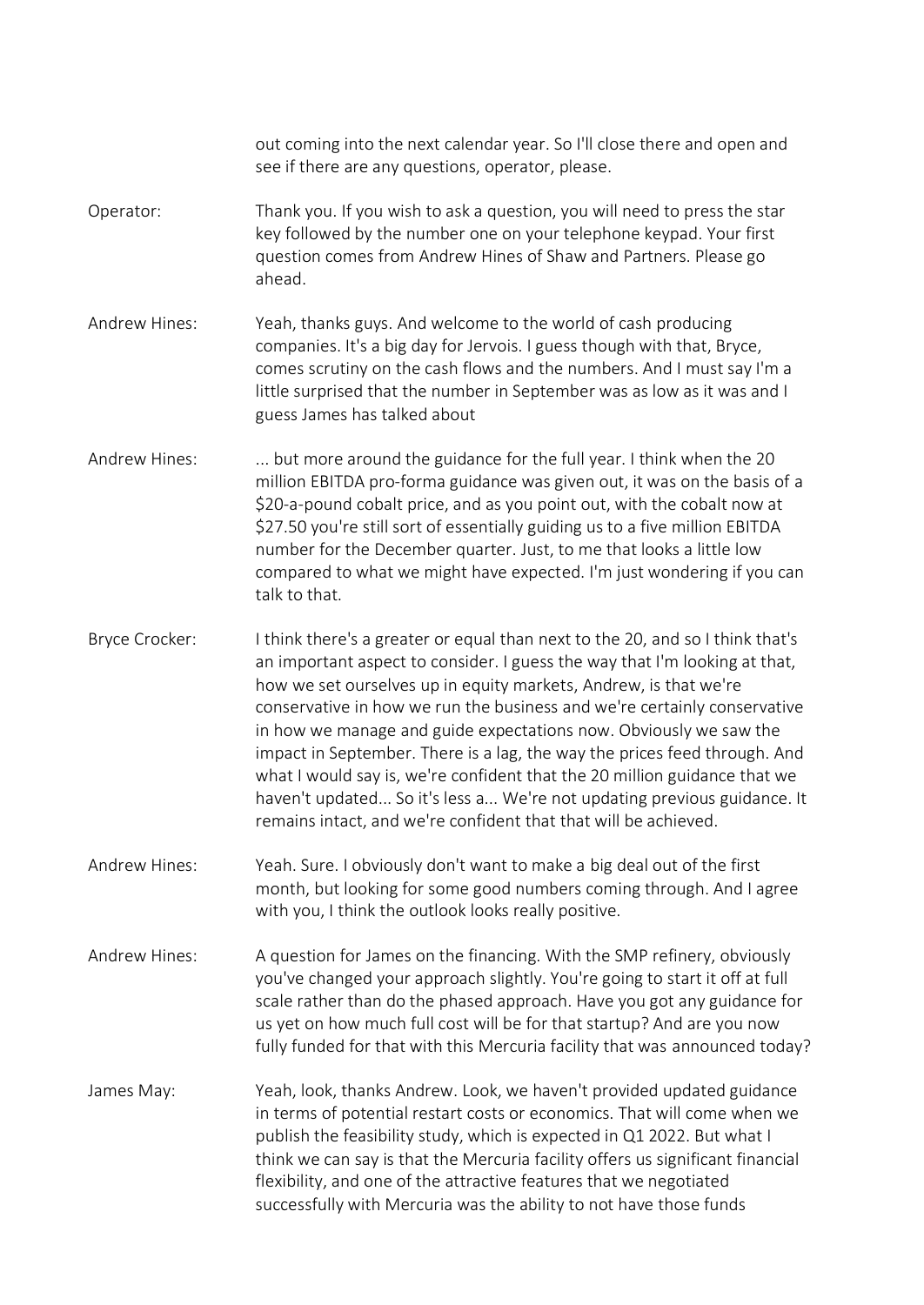|                  | exclusively ring-fenced within Jervois Finland and available for deployment<br>elsewhere if we choose to do so. So, look, I think we have to wait until we<br>get the feasibility study before we make it really is only half guidance, but I<br>think what I'm really pleased about is that we've got a really strong tool in<br>the armoury to provide flexibility around how we think through funding<br>for SMP or any other development activity. |
|------------------|--------------------------------------------------------------------------------------------------------------------------------------------------------------------------------------------------------------------------------------------------------------------------------------------------------------------------------------------------------------------------------------------------------------------------------------------------------|
| Andrew Hines:    | Great. Thanks, James. I'll let it be.                                                                                                                                                                                                                                                                                                                                                                                                                  |
| Operator:        | Thank you. Once again, if you wish to ask a question, please press *1 on<br>your telephone and wait for your name to be announced. Your next<br>question comes from Sinclair Currie with NovaPort Capital. Please go<br>ahead.                                                                                                                                                                                                                         |
| Sinclair Currie: | Good day. Thanks for the presentation. That was really interesting. I was<br>just On the Finland, I guess, timing issue around pricing and then putting<br>those prices through, how does working capital play into that? Are you<br>able to alleviate some of those, I guess, lags and bumps around<br>profitability with changes in price by managing the working capital in a<br>different way?                                                     |
| Bryce Crocker:   | Wayde, why don't you take that to start?                                                                                                                                                                                                                                                                                                                                                                                                               |
| Wayde Yeoman:    | I think we're already attempting to manage the working capital in the<br>most efficient way possible, Sinclair. I think the lag is just inevitable based<br>on the way the contracts are set up with the timing and the quotational<br>periods on the raw material purchases relatively different, in some cases,<br>to the same for our sales contracts.                                                                                              |
| Sinclair Currie: | Okay. Okay. So realistically, leave the working capital strategy the way it is<br>and bear the intra-month volatility because over six months it should iron<br>itself out. Is that the way I should interpret the way you manage it?                                                                                                                                                                                                                  |
| Wayde Yeoman:    | Yes.                                                                                                                                                                                                                                                                                                                                                                                                                                                   |
| Sinclair Currie: | Okay. Thank you.                                                                                                                                                                                                                                                                                                                                                                                                                                       |
| Greg Young:      | Sinclair, Greg Young here. It is really just a timing issue between risk<br>management, so, matching purchase and sales together, and that is what<br>creates-                                                                                                                                                                                                                                                                                         |
| Sinclair Currie: | Yep. Yeah, no, that makes-                                                                                                                                                                                                                                                                                                                                                                                                                             |
| Greg Young:      | a little bit of the timing issue.                                                                                                                                                                                                                                                                                                                                                                                                                      |
| Sinclair Currie: | Thank you.                                                                                                                                                                                                                                                                                                                                                                                                                                             |